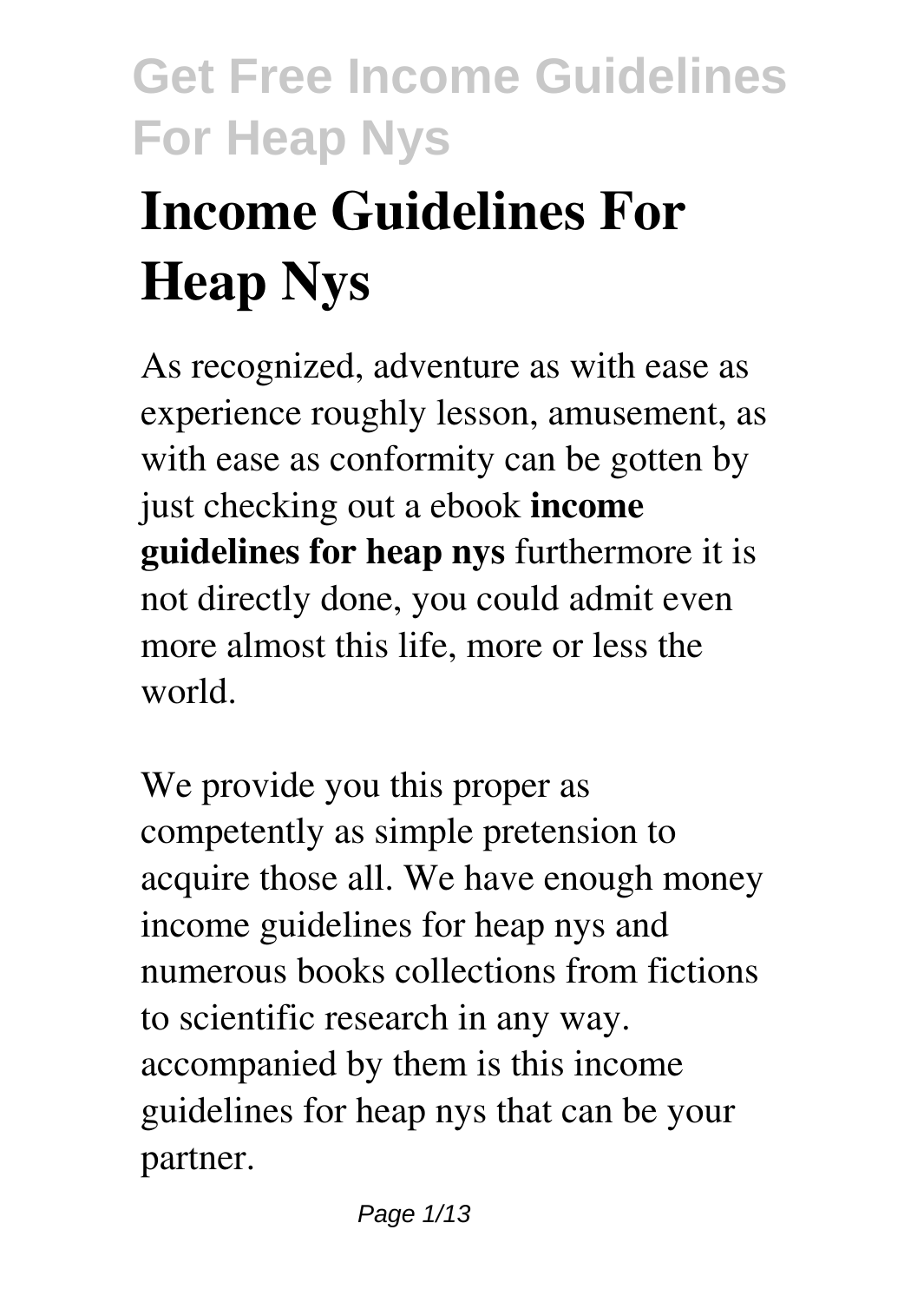Home Energy Assistance Program (HEAP) now accepting applications to heat your home this winter HEAP The Low Income Home Energy Assistance Program (LIHEAP) Get On It Now, HELP WITH HEATING BILL \$350 LIHEAP Program New York State Tax Basics - 100000 Gross Income *HEAP NY: Applications now open for heat benefits to those who qualify HEAP applications now open*

PinkShorts | 425/425 | Home Energy Assistance Program (HEAP) |NY STAR Tax Program *Here's what you need to know about the HEAP Winter Crisis Program* The NYS Earned Income Credit COVID19 Benefits: How to apply for FOOD STAMPS in 10 mins!!!How to do Taxes for the First Time How much you take home from \$75K income based on where you live How to Calculate Sales Page 2/13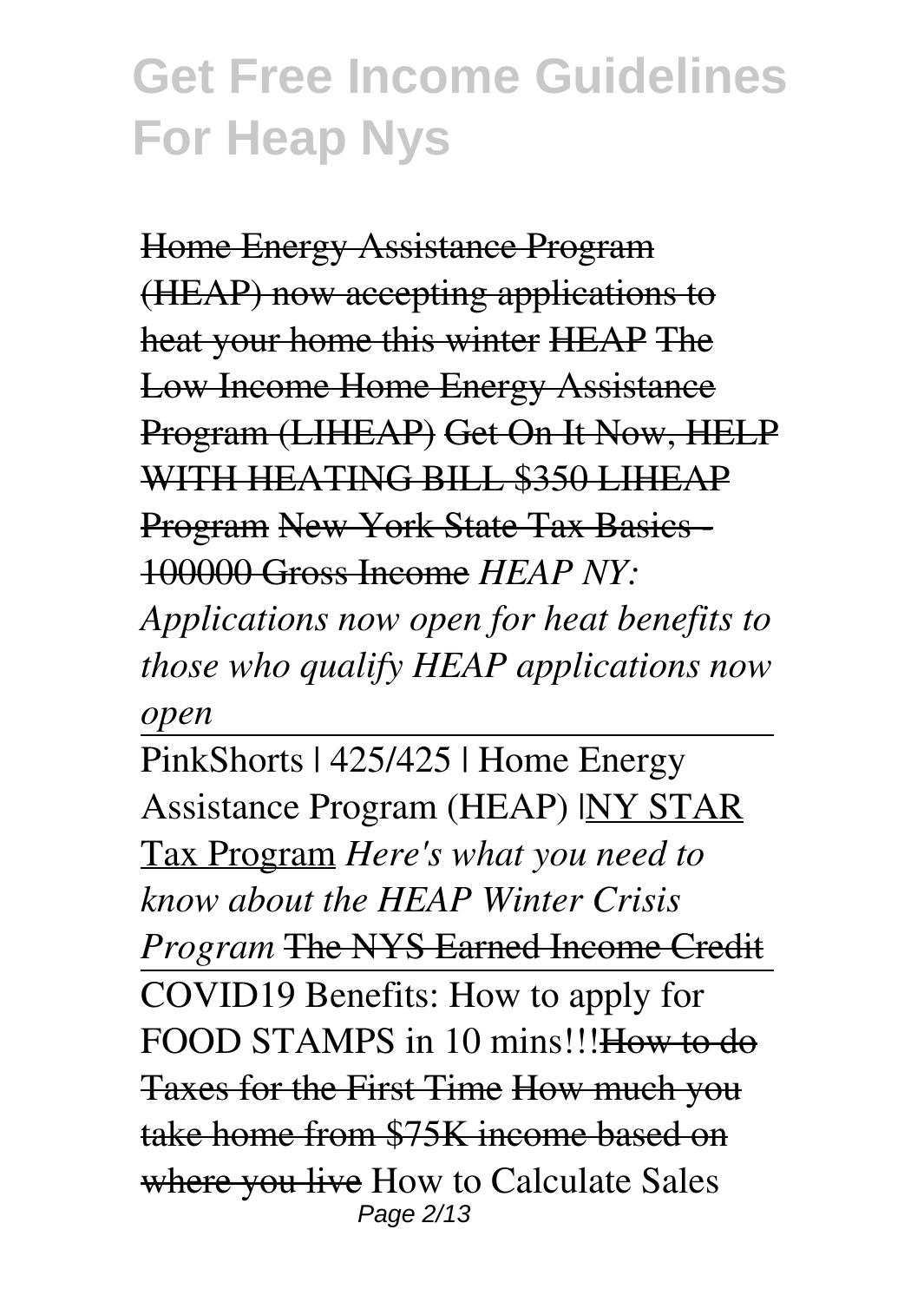#### Tax

What is Quantum Physics? | Tamil | Visaipalagai*The Weirdness of Physics with Brian Greene*

NYS Sales Tax Exemption Certificates *New York Sales Tax in a Minute - Will's Whiteboard* Tax Expenditures | Robert Reich How to Apply for UI Benefits *How to Apply for Percentage of Income Payment Plan Plus (PIPP)* Submit your HEAP application now Munk Dialogues - Malcolm Gladwell Office for the Aging Annual Public Hearing New York State Tax Preparer Registration Demonstration *George Hotz | Programming | what is programming? (noob lessons!) | Science \u0026 Technology NYS Sales Tax Record Keeping Requirements*

SNAP \u0026 HEAP Program Updates from Commissioner Marie Cannon*OA Big Book Study - part 5/9: step 2 \u0026 3* Income Guidelines For Heap Nys Page 3/13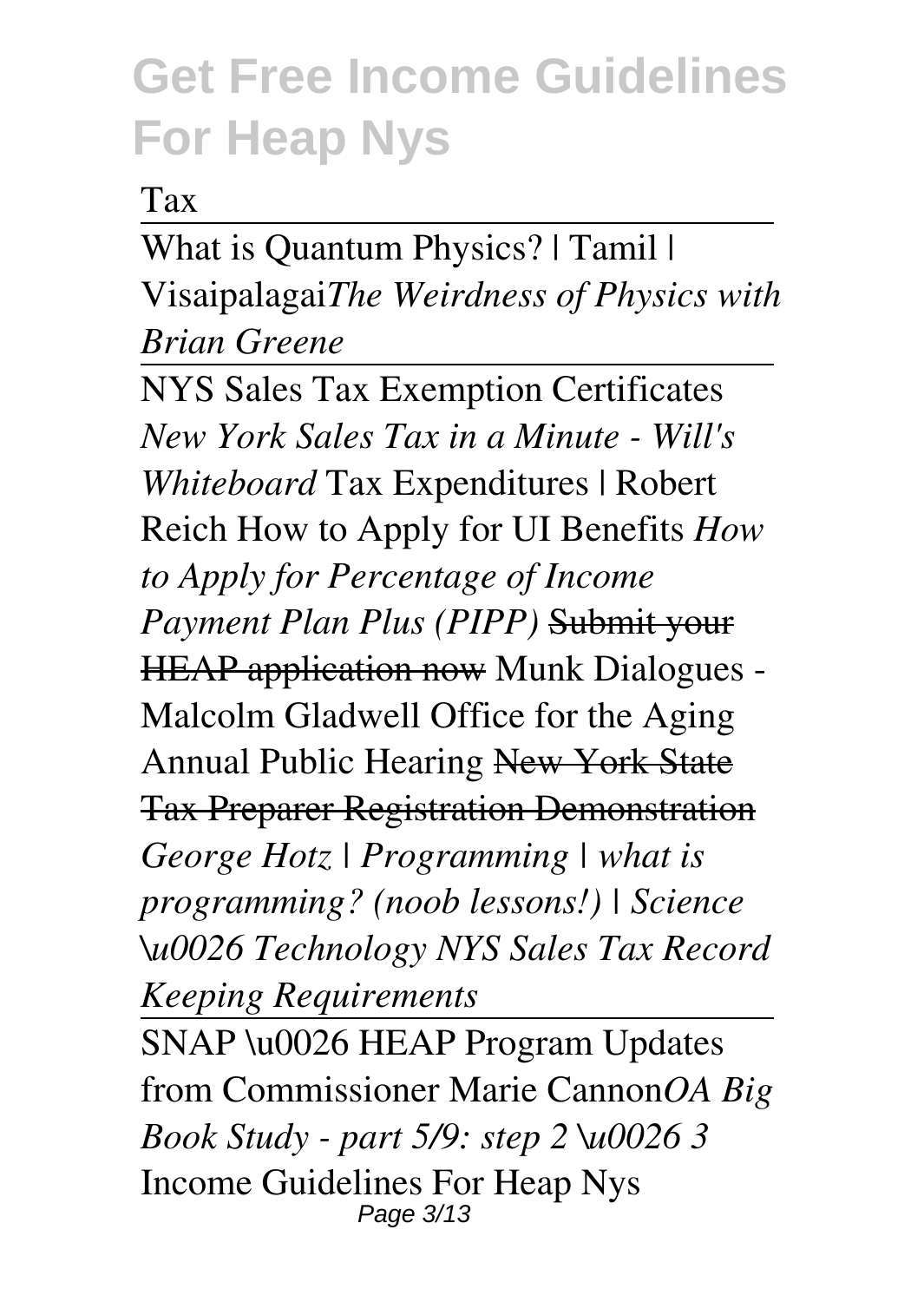Tier I eligibility is based on gross income and household size, on the date of application the household's gross income must be at or below 130% of federal poverty level for the household size; or at least one adult household member must be in receipt of ongoing assistance through Temporary Assistance (TA), Supplemental Nutrition Assistance Program (SNAP) or code A SSI.

#### Home Energy Assistance Program (HEAP) | OTDA

The HEAP income limits are published on the New York Office of Temporary and Disability Assistance website. Households are only eligible if the income falls below the specified limits based on the household size. For example, 2014-2015 guidelines limit a family of three to a monthly gross income of \$3,544. A family of four can't exceed \$4,219 a month. Page 4/13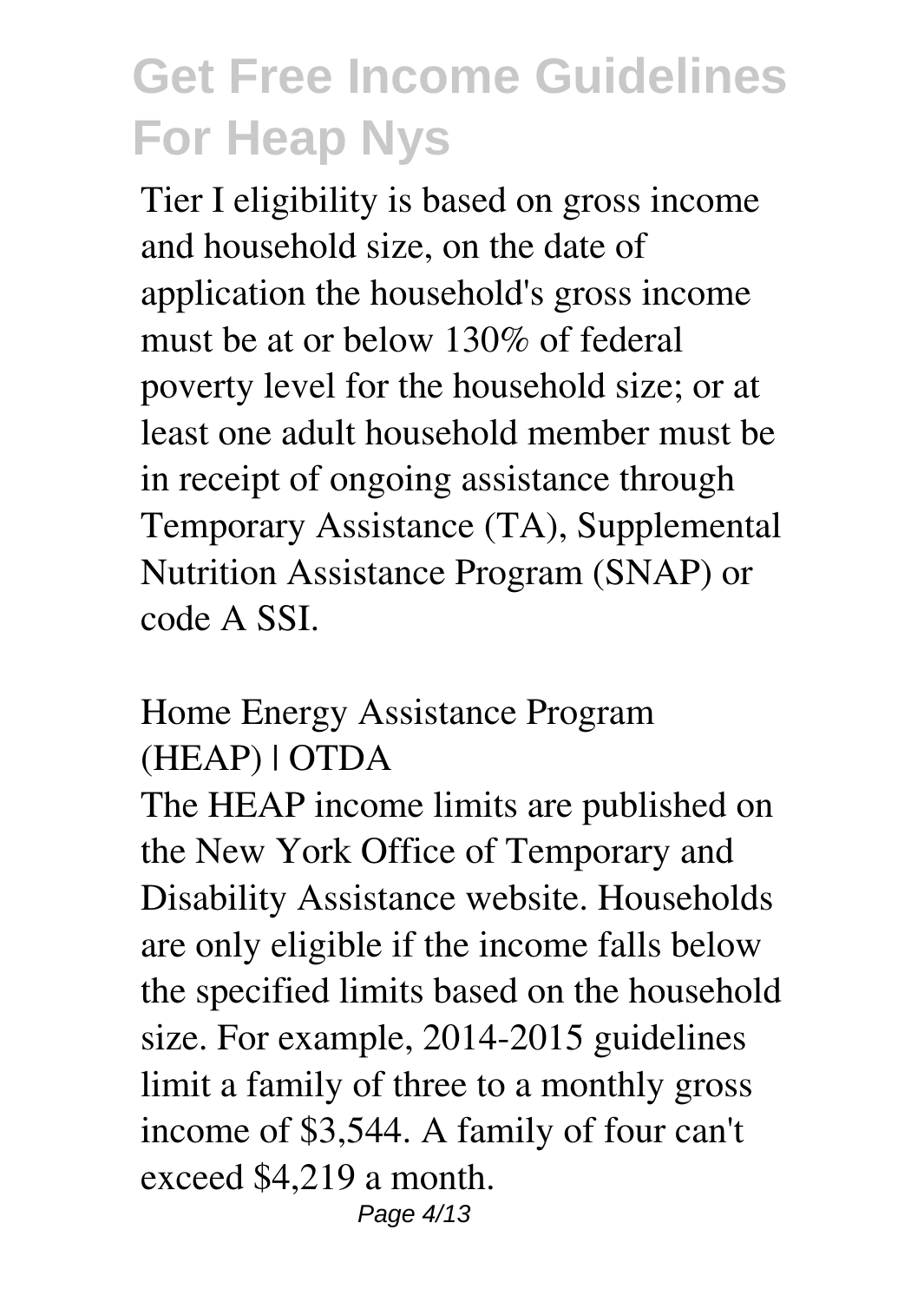HEAP Income Guidelines in New York State | Sapling Income guidelines, maximum income eligibility for the New York State Home Energy Assistance Program is set at the higher of 60% of the State Median Income or 150% of the Federal Poverty Level. Estimated Funding Allocation, 2604(C),  $2605(k)(1)$ ,  $2605(b)(9)$ ,  $2605(b)(16)$ Assurances 9 and 16

2020-2021 New York State Home Energy Assistance Program ...

Regular HEAP. There are no resource eligibility criteria for Regular HEAP. Regular benefit amounts range from \$20 to \$500. Amounts depend on income, age of household members, energy costs and shelter situation. Typically it is a one-time only benefit during the program year. Emergency HEAP Page 5/13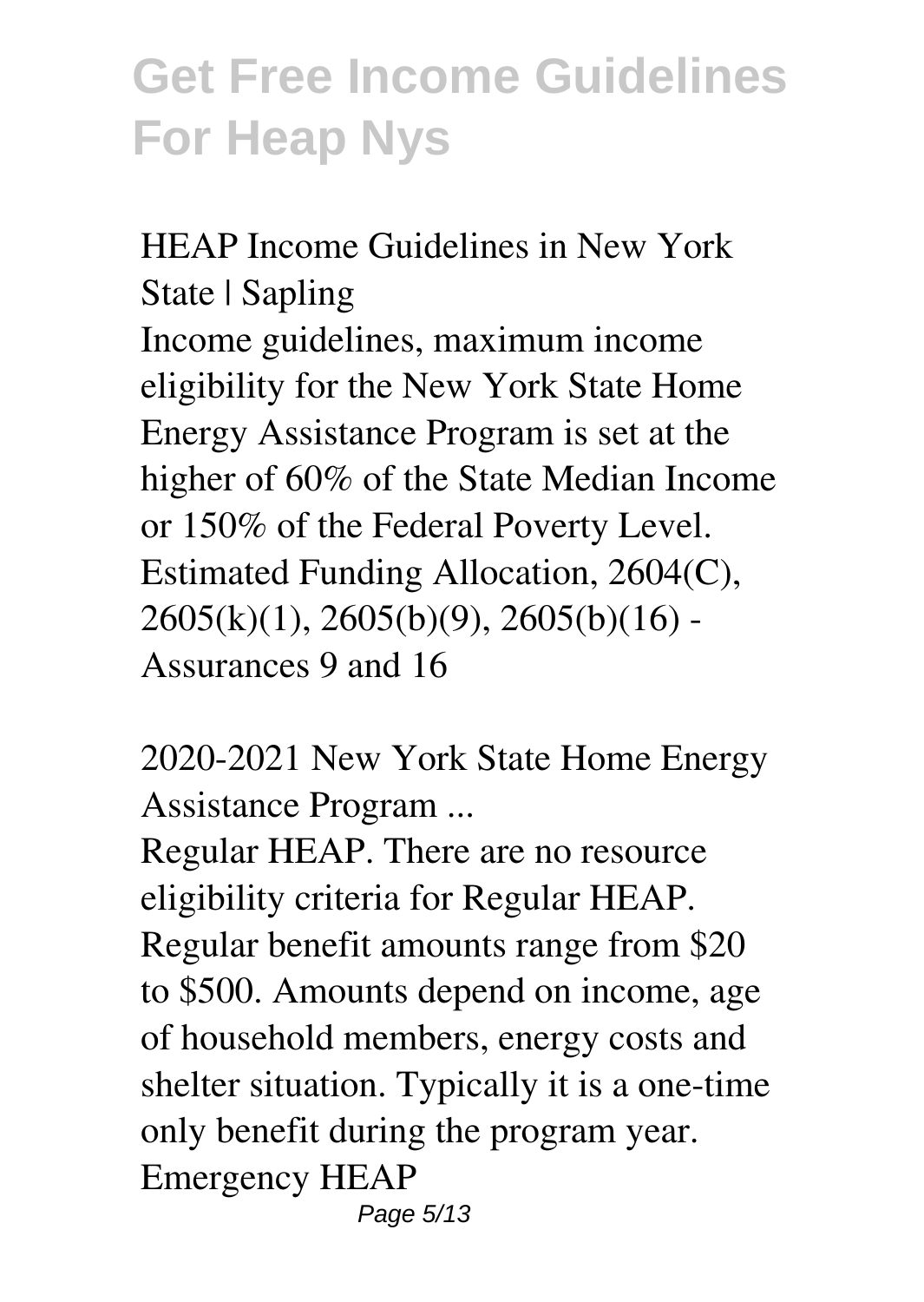Home Energy Assistance Program - HEAP - nyconnects.ny.gov HEAP INCOME GUIDELINES 2020-2021 (Revised 08/24/2020) 25% of FPL 50% of FPL 75% of FPL 100% of FPL 125% FPL 150% of FPL 100% of Points 90% of Points 80% of Points 60% of SMI 200% of FPL for Wx/CHIP only 70% of Points FOR EACH ADDITIONAL FAMILY MEMBER  $ADD^*$ 

HEAP INCOME GUIDELINES 2020-2021 (Revised 08/24/2020) 25% ... OR your income must be below 150% of the federal poverty guidelines. Applications for regular HEAP benefits will be accepted beginning around November of the year. Questions regarding the HEAP program should be directed to your local department of social Page 6/13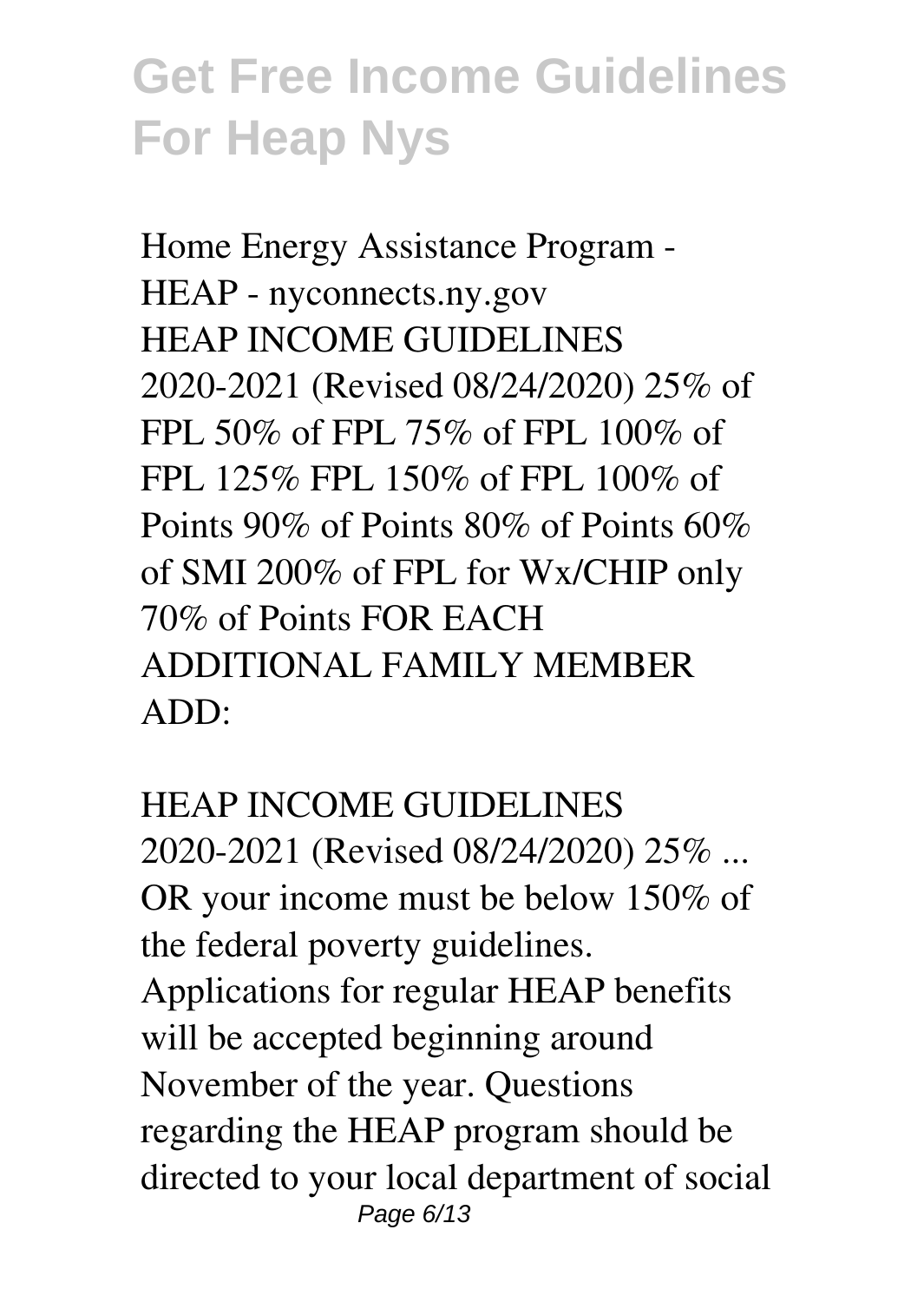services office or the NYS HEAP Hotline at 1-800-342-3009. Want to see if you may be eligible?

New York HEAP - Low Income Home Energy Assistance Program Last 30 days of wages/proof of income prior to application date. Your total household gross monthly income for your household size must be at or below the following guidelines: 2020-2021 HEAP Benefit Gross Monthly Income Guidelines. Household Size. Maximum Gross Monthly Income. 1. \$2,610. 2. \$3,413.

Regular Benefits | HEAP (Home Energy Assistance Program) Gross Income; Household Size Annual Monthly Twice-Monthly Bi-Weekly Weekly; 1: \$23,606: \$1,968: \$984: \$908: \$454: 2: 31,894: 2,658: 1,329: 1,227: 614: Page 7/13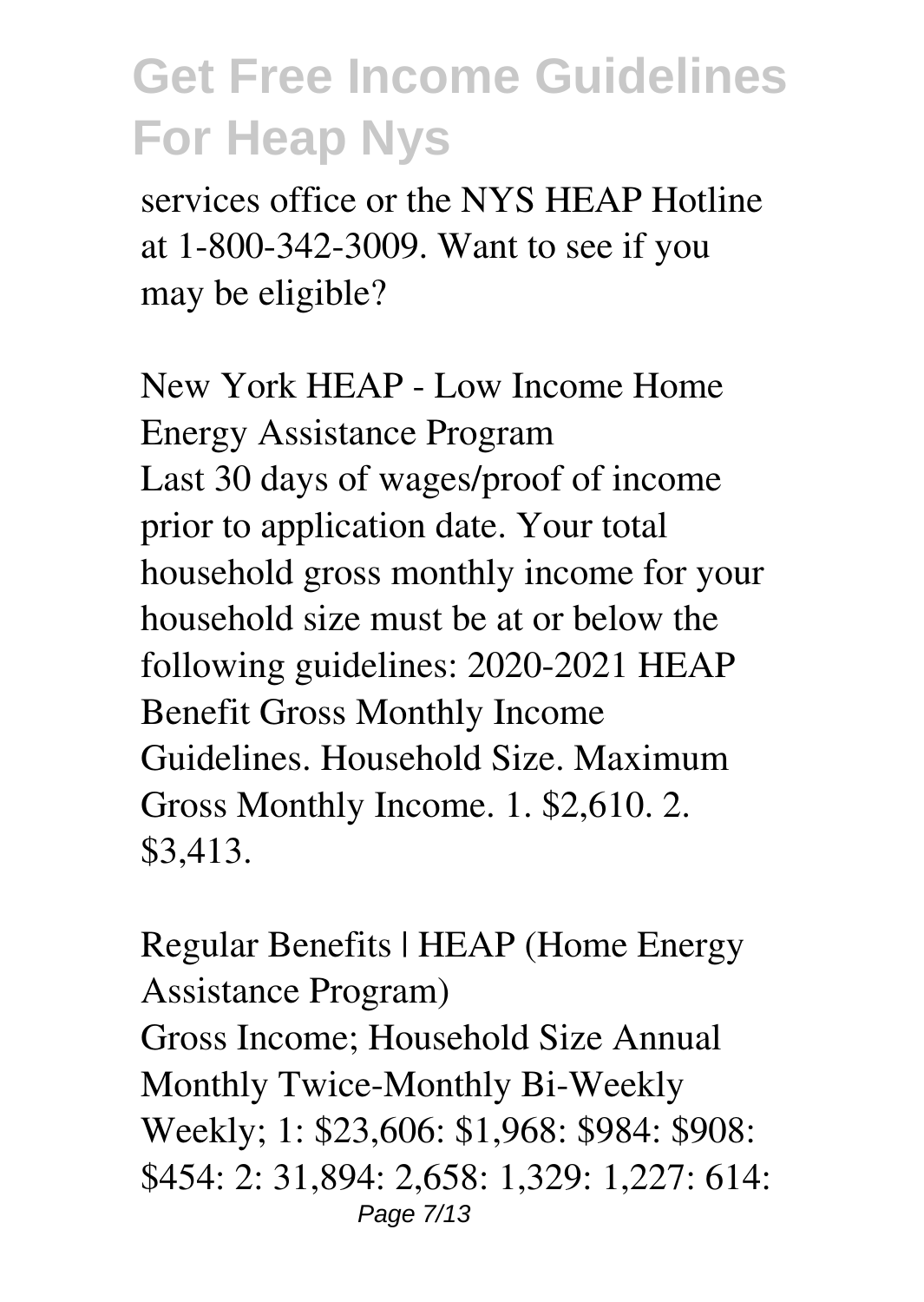3: 40,182: 3,349: 1,675: 1,546: 773: 4: 48,470: 4,040: 2,020: 1,865: 933: 5: 56,758: 4,730: 2,365: 2,183: 1,092: 6: 65,046: 5,421: 2,711: 2,502: 1,251: 7: 73,334: 6,112: 3,056: 2,821: 1,411: 8: 81,622: 6,802: 3,401: 3,140: 1,570: For each additional member, add: +\$8,288 +\$691 +\$346 +\$319 +\$160

2020-2021 Federal Income Guidelines - New York State ...

New York City residents can mail their application to: HRA/HEAP, PO Box 1401, Church Street Station, New York, NY 10008 Please note: The above processes are for Regular HEAP benefits only . If you are facing an emergency situation outside the regular HEAP season, both New York City and non-New York City residents can apply for Emergency HEAP Benefits at your HEAP Local District Contact.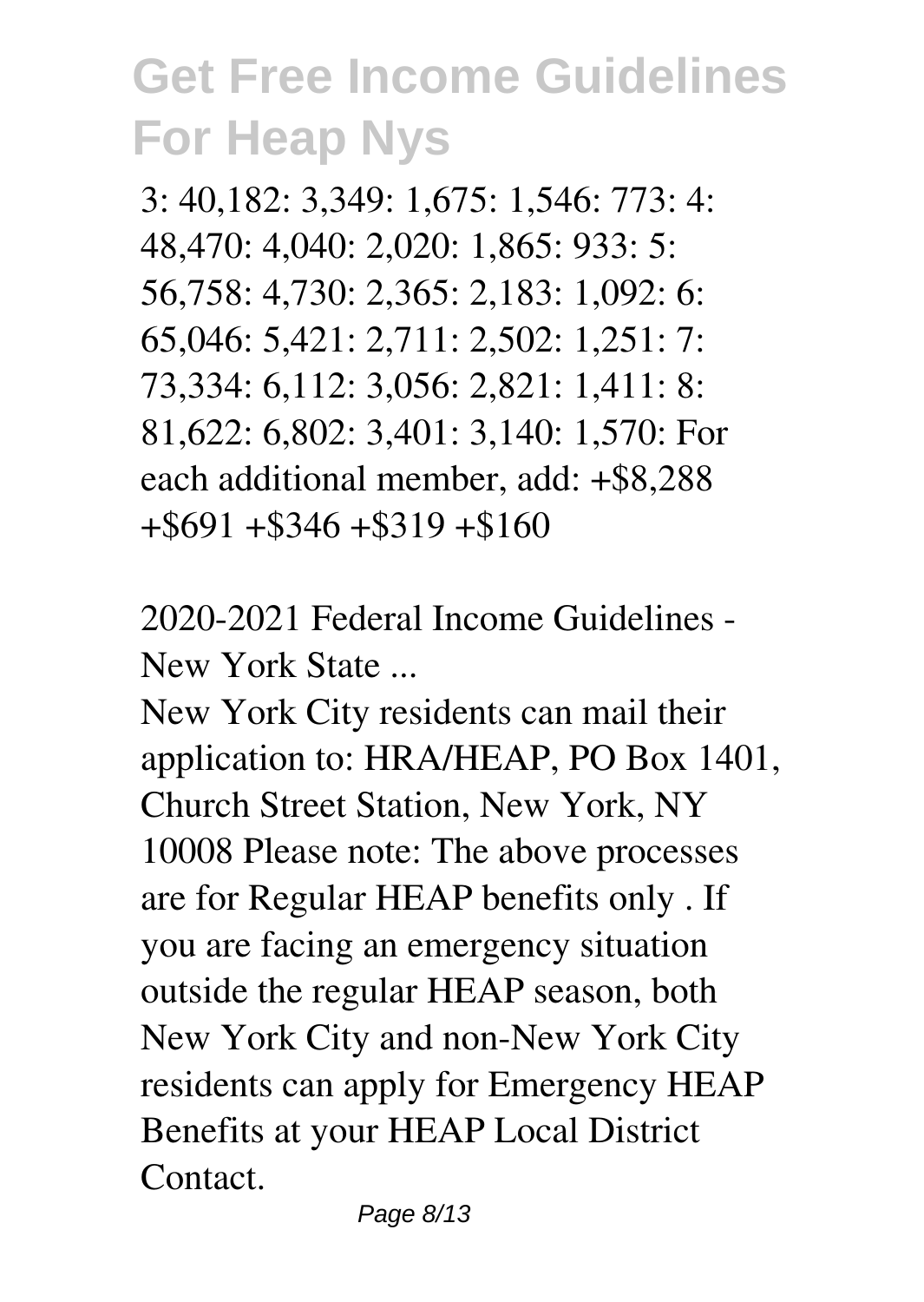Apply for Heating and Cooling Assistance (HEAP)

oless than \$2,000 if no member of your household is age 60 or older; or. oless than \$3,000 if any member of your household is age 60 or older. Emergency Heat and Heat-related HEAP Benefit Amounts for 2018-2019 Type of Emergency Amount.

The Home Energy Assistance Program (HEAP) Overview

Must meet income guidelines set annually and be willing to fully disclose finances. Referral Procedure: Contact the Herkimer County Department of Social Services at 867-1220. FAQs: Q. Do applicants need to apply each year? A. yes. Q. How often is a HEAP benefit received? A. The benefit is an annual benefit

Home Energy Assistance Program Page 9/13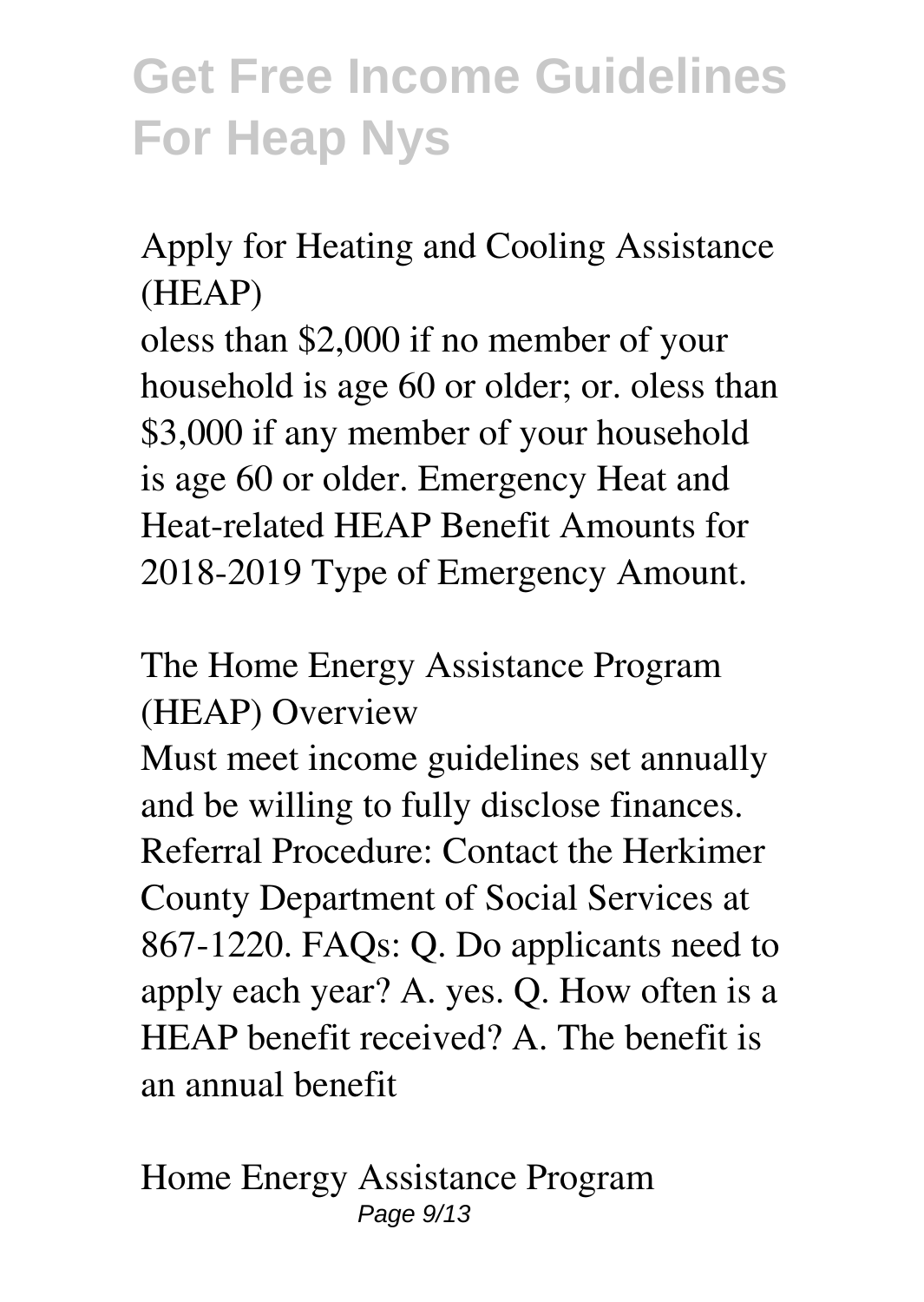(HEAP) | Herkimer County NY The Home Energy Assistance Program (HEAP) can help you meet the costs of home heating if you are an income-eligible homeowner or renter. Office for Aging staff processes your regular HEAP application if you are: 60 or over, or; If you receive disability income: Supplemental Security Income (SSI) or Social Security Disability (SSD)

Home Energy Assistance Program (HEAP) | Broome County The following chart displays income levels by household size for the 2017-2018 (July 1, 2017 – June 30, 2018) program year and should be used to determine eligibility. Households with more than eight members should add \$7,315 to the yearly income or \$1,828.75 to the 90-day income for each additional member.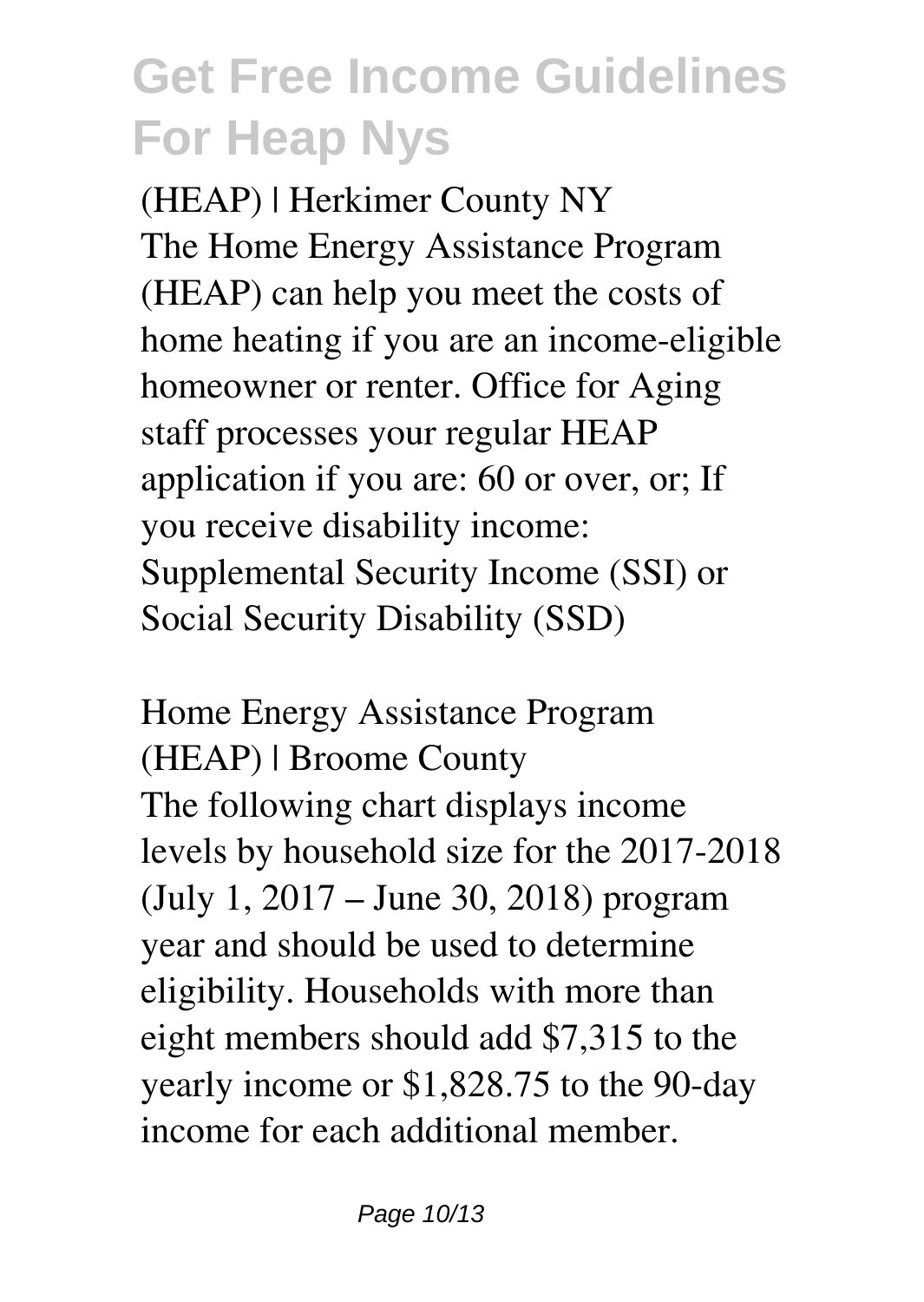2017-2018 HEAP Household Income Guidelines - Community ...

Heating benefits range from \$350 to \$726 for regular HEAP Persons whose heat is included in their rent will receive benefits ranging from \$21 to \$35 Payments vary depending on household income and type of heating You may be eligible for regular HEAP even if you have money in the bank, stocks, bonds, or other resources

Home Energy Assistance Program (HEAP) | Chautauqua County, NY The New York State Home Energy Assistance Program (HEAP) is a federallyfunded program that helps households with low income to pay their energy bills. HEAP Eligibility. Eligibility for HEAP depends on household size, residency, immigration status, and income levels. If you meet the income criteria for other public benefits, like CA or SNAP ... Page 11/13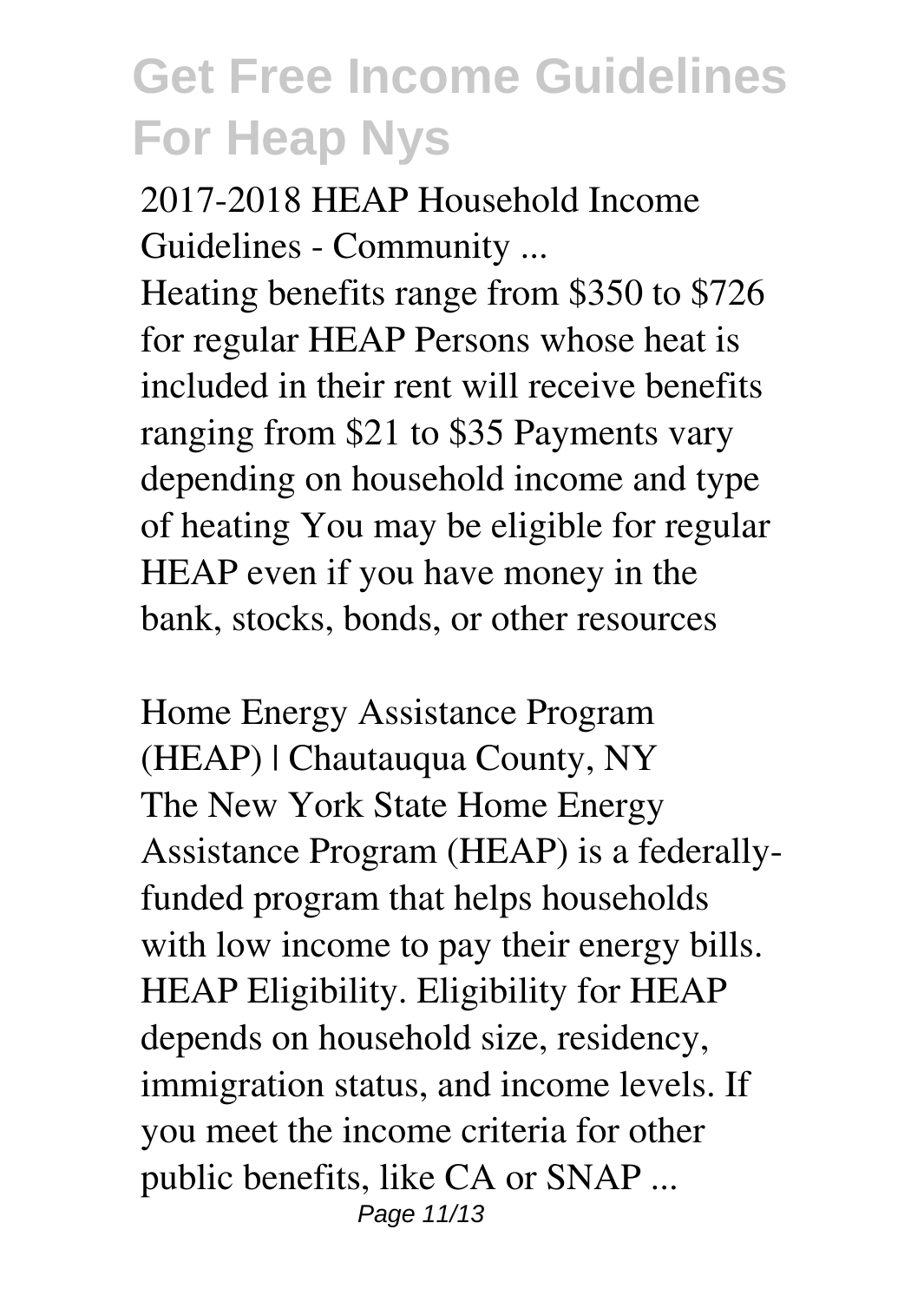Home Energy Assistance Program (HEAP) - New York City Bar ... A regular HEAP application can be made quickest and easiest online at www.mybenefits.ny.gov. If you do not have internet access, please call us at 607-428-5400 and we can mail an application to you. Regular HEAP (opens on 11/2/20 and projected until 3/15/21) Eligibility for HEAP is based on income and your housing situation.

Home Energy Assistance Program (HEAP) | Cortland County, NY HEAP is a one-time grant that is paid in two forms, basic and emergency. Basic is paid to all income eligible households that meet the criteria under the Income Guidelines for HEAP. Emergency is paid to all income eligible households that also meet the criteria on the Income Guidelines Page 12/13